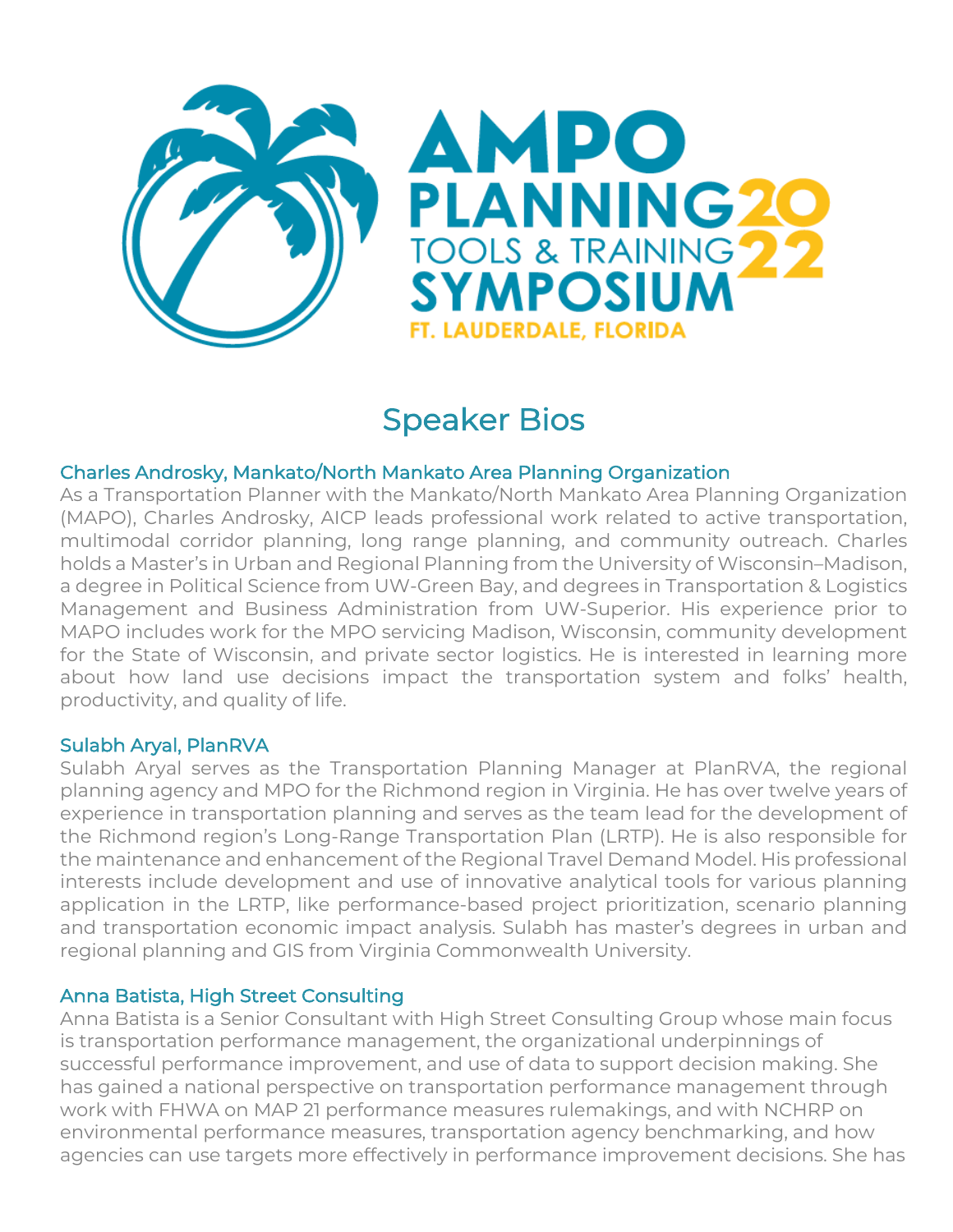assisted numerous state and local agencies with their transportation and freight plans, data needs, integrating performance measures with agency goals, and stakeholder outreach. Anna graduated from Carnegie Mellon's Heinz School of Public Policy and Management, where she focused on policy analysis through quantitative methods.

## Joseph Bovenzi, Genesee Transportation Council

Joe Bovenzi is a Program Manager at the Genesee Transportation Council (GTC). He started with GTC in September 2010. Joe manages operations planning activities including implementation of the Regional Transportation Systems Management and Operations Strategic Plan, facilitation of interagency coordination committees and initiatives, updates to the Congestion Management Process and Regional ITS Architecture, and transportation infrastructure resiliency and adaptation planning tasks. He holds a Bachelor's degree from SUNY Geneseo, a Master's in Geography from Queen's University in Kingston, Canada, and a Master's in Public Administration from SUNY Brockport. Joe is a graduate of the I-95 Corridor Coalition Operations Academy and a member of the American Institute of Certified Planners.

# Paul Calvaresi, Broward MPO

Paul Calvaresi is the BMPO's Intergovernmental Manager. Mr. Calvaresi has over 10 years of experience in public service. He holds an undergraduate degree in Business Administration and a Master's Degree in Urban and Regional Planning. During his time at the Broward MPO, Paul has worked on a variety of projects ranging from financing, public engagement, local community transit, and regional planning. Paul combines the MPO's technical research to take action on policy at all levels.

#### Juan Canez, Broward MPO

Juan is part of the Systems Planning team and is the information technology (IT) account manager. As the IT account manager, he is responsible for the implementation and maintenance of the MPO's computing needs, and to ensure effective operation of all computer systems, related applications, hardware, and software. Given his GIS background Juan also works on various GIS applications for the MPO's core products.

# Caroline Daigle, Chattanooga-Hamilton County Regional Planning Agency and the Chattanooga TPO

Caroline is a Senior Planner with the Chattanooga-Hamilton County Regional Planning Agency and the Chattanooga TPO. In her work, she is particularly concerned with issues of equity, social inclusion, and access for all. She also has a keen interest in leveraging innovative forms of community engagement and data visualization to make planning projects more approachable. Caroline holds both a Master of Community & Regional Planning degree as well as a Master of Latin American Studies degree from The University of Texas at Austin.

# Rich Denbow, Cambridge Systematics

Richard Denbow, is a Senior Associate with Cambridge Systematics with 24 years of metropolitan transportation planning experience. He joined CS in 2015 after working at AMPO for 14 years, where he provided technical and policy support to AMPO members and was involved in the implementation of TEA-21, SAFETEA-LU, and MAP-21 programs. At CS, he continues to work with MPOs around the country, including the New York State MPO Association, and MPOs in Florida, North Carolina, Virginia, and elsewhere. He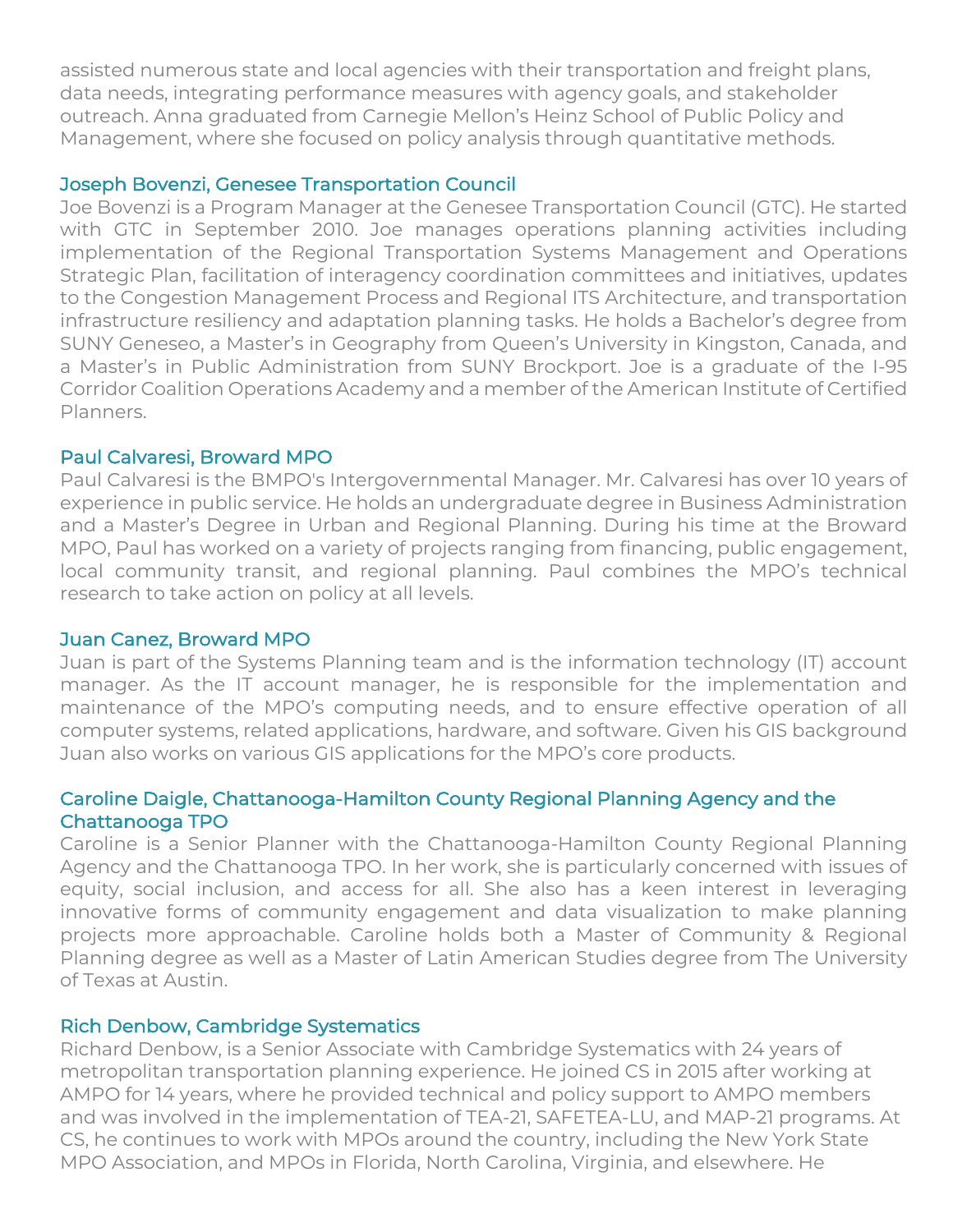previously worked at the U.S. EPA Office of Transportation and Air Quality in Ann Arbor, Michigan, and at General Motors in the early 1990s implementing Clean Air Act emission requirements for vehicles. He has a Master's degree in Environmental Policy from the University of Michigan and a Bachelor's degree in Finance from the University of Florida, and lives in Raleigh, NC.

## Maia Draper, Environmental Defense Fund

Maia Draper is a senior policy manager at Environmental Defense Fund. As part of EDF's Climate and Health Initiative, she works with city, state and regional governments to develop and support implementation of data-driven tools and policy frameworks to promote sustainability, health, equity and resiliency in local and regional planning processes, improve air quality monitoring, accelerate emission reductions, deploy resilience strategies and raise public engagement around air quality issues and public health in highly polluted communities. Maia holds a Master of Public Affairs (MPAff) from the University of Texas at Austin, where she specialized in energy and environmental policy and economics, and a Bachelor of Arts (B.A.) from Stanford University.

#### Chelsea Favero, Forward Pinellas

Chelsea Favero, AICP, is the planning manager for Forward Pinellas, the countywide land use and transportation planning agency. She manages several of the agency's signature projects, including the Complete Streets Grant Program and the Long Range Transportation Plan, while serving as a liaison between the agency and local, regional and state transportation partners. Chelsea has 15 years of experience in transportation planning, with a focus on improving the multimodal transportation system, and holds a bachelor's degree from Eckerd College.

#### Lauren Ames Fischer, University of North Texas

Lauren Ames Fischer, PhD. Assistant Professor, University of North Texas. Dr. Fischer conducts research on the equity and sustainability of land use and transport planning in American cities with a particular focus on how policy processes impact low-income and minority communities. She has published 13 peer reviewed articles, served as a National Science Foundation trainee in Sustainable Urban Development and actively works with local communities to foster change. Dr. Fischer earned her graduate degree in urban planning from Columbia University in 2019 and is an active member of the Advanced Environmental Research Institute at the University of North Texas.

#### Jeannine Gaslonde, Miami-Dade TPO

Jeannine Gaslonde serves as the Transit & Regional Manager for the Miami-Dade Transportation Planning Organization (TPO). Her focus is on advancing transit studies with an emphasis on the Strategic Miami Area Rapid Transit "SMART" Plan. She has 15 years of experience in various planning disciplines, mostly in Project Development and Environmental (PD&E) Studies. She started her carrier in the Florida Department of Transportation (FDOT) in the Professional Engineer Trainee Program and continued working as a PD&E Project Manager for multiple State and Federal studies, including other special projects, such as the American Recovery and Reinvestment Act of 2009 (ARRA). Ms. Gaslonde received a Bachelor's degree in Civil Engineering from Florida Atlantic University.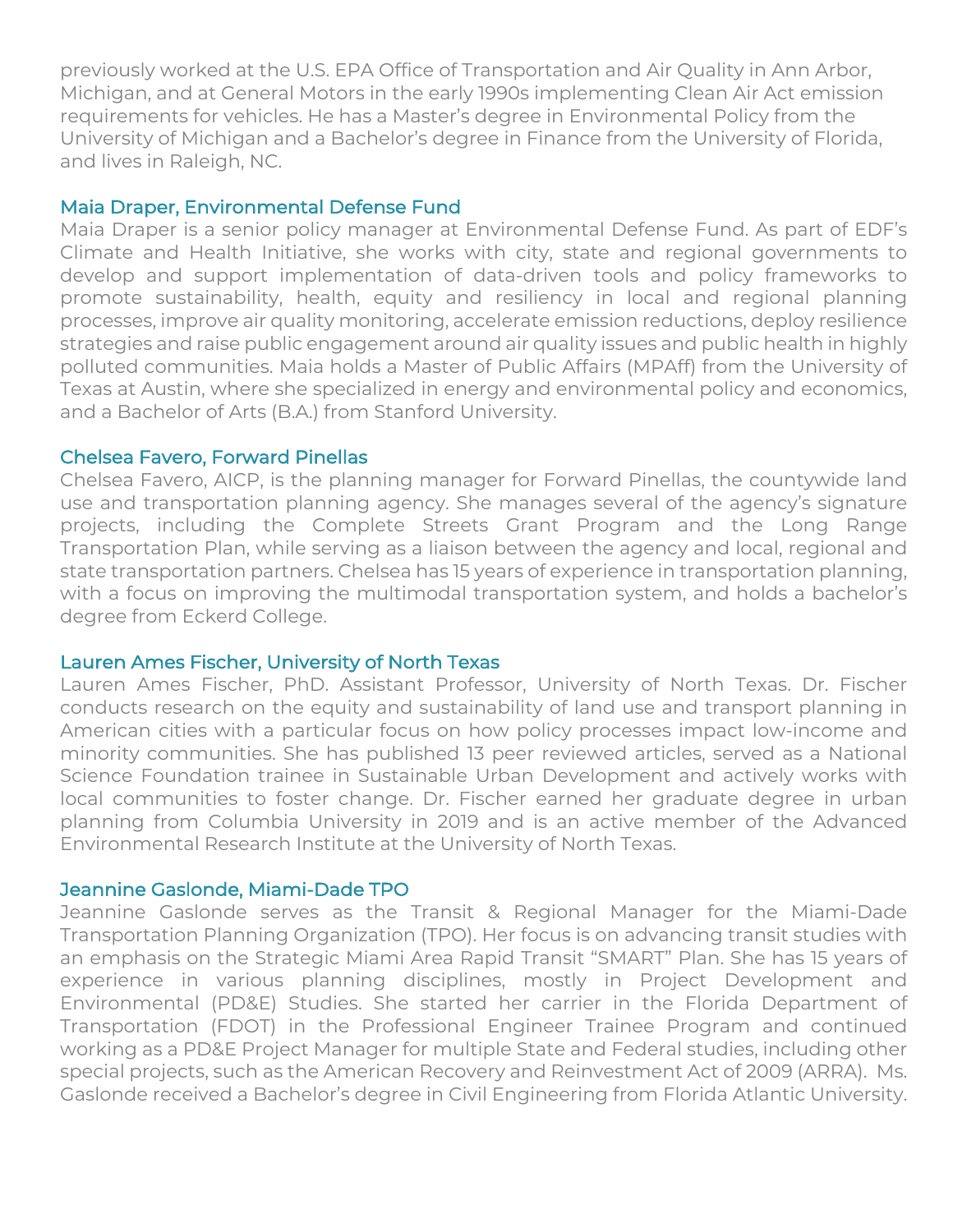# Nathan Hutson, University of North Texas

Nathan Hutson is an assistant professor of urban planning at the University of North Texas. He is a specialist in freight transportation and freight environmental mitigation strategies, particularly in the drayage and maritime sectors. Dr. Hutson has collaborated with EDF on several projects over the last 15 years. He earned his PhD in Urban Planning and Development from the University of Southern California in 2019.

#### Keli Kemp, Modern Mobility Partners

Keli is the co-founder of Modern Mobility Partners, a woman and minority-owned fullservice transportation planning firm. She has over 20 years of experience in transportation planning and a long history with planning in the Southeast region. Keli received her Master's in Urban Planning from Texas A&M University. When not working, Keli is busy with her two kids and "nerding out" on transportation data and trends.

## Peter Koeppel, Farmington MPO

Peter Koeppel manages the Farmington MPO in the beautiful Four Corners region of northwestern New Mexico. Previously he was the LRTP manager at the East-West Gateway COG, the MPO for the St. Louis region. In addition to overseeing the development of that region's metropolitan transportation plan, he was the agency lead on performance-based planning and programming and emerging transportation technologies. Peter has a B.A. from UNC-Chapel Hill and an M.S. from Florida State University.

## Grace Tee Lewis, Environmental Defense Fund

Grace Tee Lewis is a Senior Health Scientist at Environmental Defense Fund. Dr. Tee Lewis' work includes mapping and development of a regional data-driven tool to identify, prioritize, and visualize risk factors contributing to neighborhood vulnerability from inequities in environment, health, climate, and social stressors. She also serves on air quality and health committees for two regional MPOs. Dr. Tee Lewis works with stakeholders ranging from grassroots organizations to local government officials. Her goal is to advance consideration of air quality, public health, justice and equity in transportation decision making and resource allocation, particularly to disadvantaged communities. She holds a PhD and MS from University of Texas Health Science Center at Houston, School of Public Health and a BA from University of Texas at Austin.

#### Kerrie MacNeil, Broward MPO

Kerrie is a member of the Mobility Initiatives team at the Broward MPO and manages the Complete Streets and Other Localized Initiatives Program (CSLIP). Kerrie has a background in Urban Planning and brings experience from working on the development of the project evaluation criteria and objective ranking tool designed for the Municipal Capital Surtax projects submitted as a part of the Broward County Transportation Surtax program.

# Darci Mayer, Broward MPO

Darci Mayer has been a Senior Transportation Planner with the Broward Metropolitan Planning Organization since January 2020. In this role, Darci provides transportation planning assistance to municipalities in Broward County (population 1.9 million). Darci has been working in the planning field since 2006, and has been employed with the following agencies in Florida: City of Boca Raton, City of Coconut Creek, South Florida Regional Transportation Agency, Florida Department of Transportation District IV, and in Nevada with Clark County.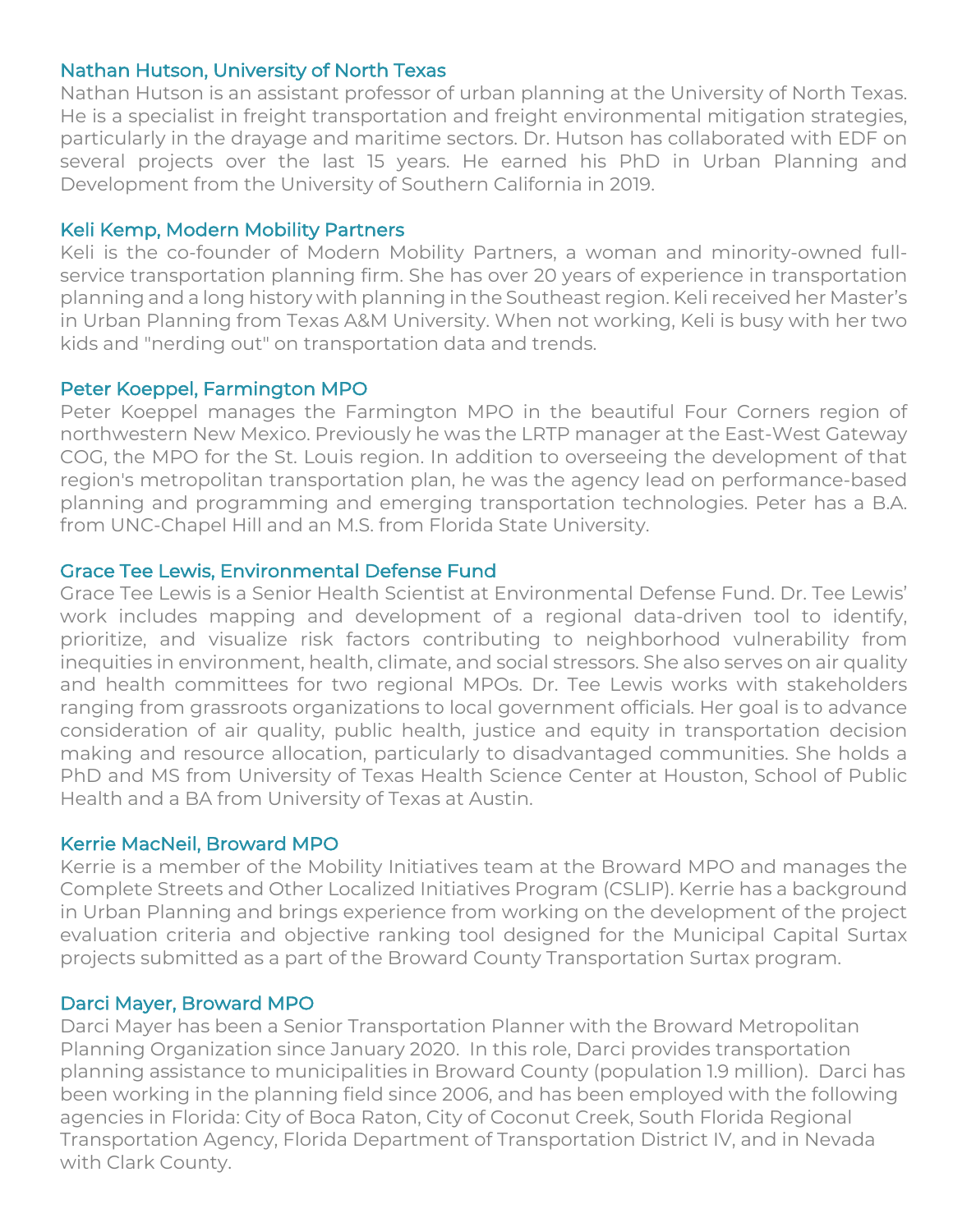#### Roger Miranda, Broward MPO

Roger Miranda is the GIS Data Planner for the Broward MPO. His duties include preparing maps, performing spatial analysis, GIS data management, and creating specialized tools. Roger has experience with technologies such as Python, and is currently researching other technologies such as HTML, CSS, JavaScript, and web mapping applications.

#### Jenny Narvaez, North Central Texas COG

Jenny Narvaez manages the Air Quality Technical Planning and Analysis team in the Transportation Department of the North Central Texas Council of Governments. Her team conducts all transportation conformities for the Dallas-Fort Worth region as well as emission inventories for development of the State Implementation Plan and greenhouse gas emissions reductions planning. Other work includes analyzing emission, vehicle, and activity trends that are direct output from many of the tools utilized in traditional air quality planning. Jenny holds a Bachelor of Science Degree in Biology and Master of Science in Environmental Science and Engineering, both from the University of Texas at Arlington. She is currently completing her Ph.D. in Environmental and Earth Sciences and teaches Environmental Science at the community college level.

## Chet Parsons, PlanRVA

As the Director of Transportation at PlanRVA, Chet Parsons serves as lead staff for the Richmond Regional Transportation Planning Organization (RRTPO) and the Central Virginia Transportation Authority (CVTA). He oversees an interdisciplinary team of planners that conduct regional transportation studies, provide technical assistance to municipalities, and research critical policy issues facing the Richmond Region. In these roles Mr. Parsons works alongside elected officials and staff from nine member jurisdictions, regional stakeholders, and other agencies and municipalities to develop a transportation vision for the Richmond Region—from public transit to pedestrian/bicycle needs to roadway projects—and then dedicate federal and state funding to specific transportation improvements. Chet has over 23 years of experience in transportation planning in both the public and private sector.

#### Michael Ratcliff, US Census

Michael Ratcliffe is a senior geographer in the Census Bureau's Geography Division, where he leads activities related to the enterprise-wide Frames Program, which is focused on enhancing linkages between the Census Bureau's foundational geospatial, business, job, and demographic datasets. Prior to this role, he was Assistant Division Chief for Geographic Standards, Criteria, Research, and Quality. His work at the Census Bureau has focused primarily on concepts and definitions of urban and rural areas, metropolitan and micropolitan statistical areas, and other statistical geographic areas. Mr. Ratcliffe holds a Master of Letters degree in geography from the University of Oxford and a bachelor's degree in geography from the University of Maryland.

#### Christopher Restrepo, Broward MPO

Christopher Restrepo is a Principal Planner for the Broward MPO's Planning and Programming Team. Among his responsibilities he works towards annually updating the MPO's Planning and Programming Core Products. This includes developing creative and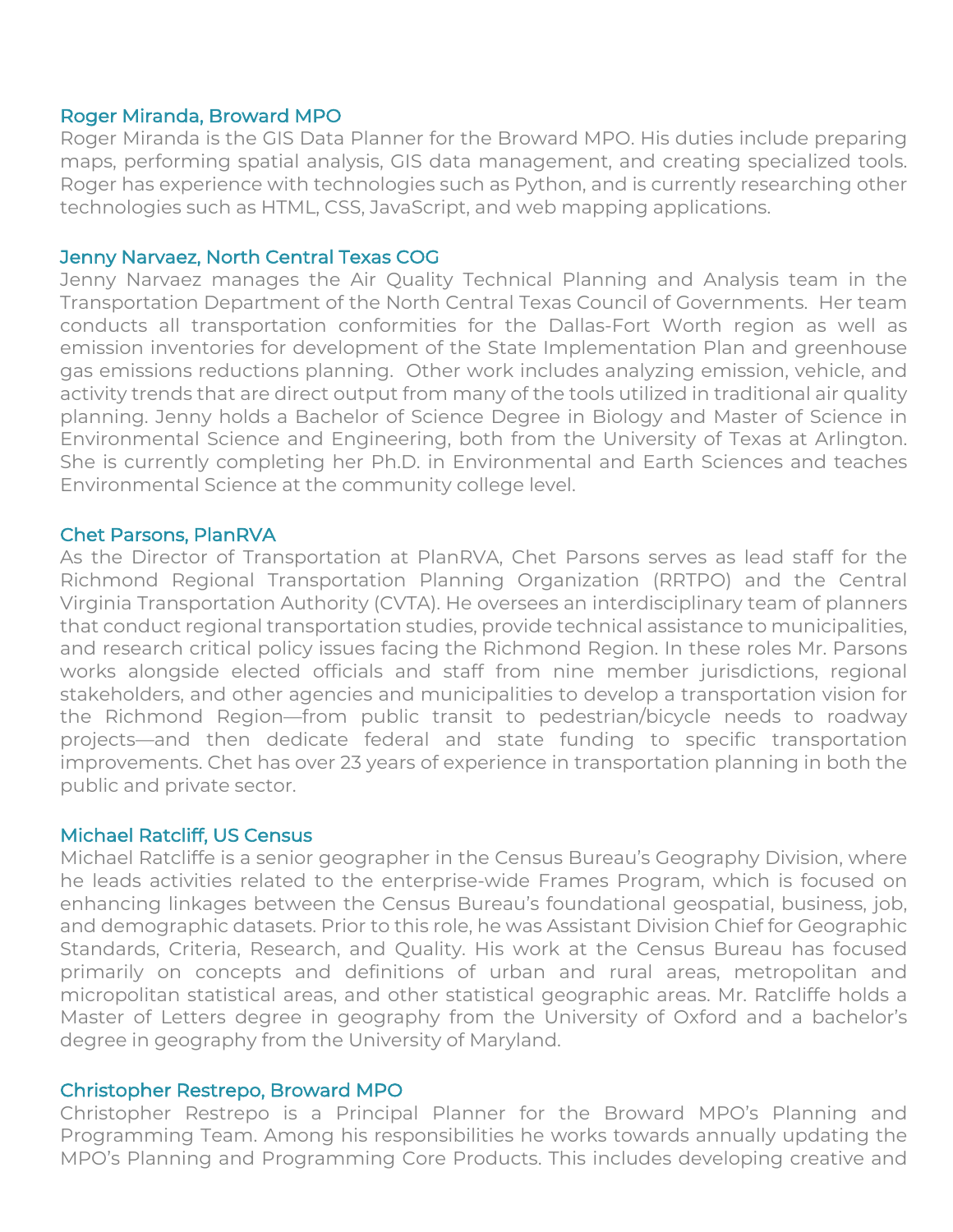innovative workflows for the Transportation Improvement Program, Multimodal Priorities List, and Metropolitan Transportation Plan.

# Byron Schuldt, Denver Region COG

Byron has been a GIS Specialist with DRCOG since September of 2021. In his time with the organization, he has worked on projects involving AWS migration, census data analysis, and web application building in ArcGIS Online - including a data hub and tool for TIP project sponsors to examine the geographic context of their projects. Byron came to the GIS & MPO field after time spent in trail construction, conservation, and language teaching. He particularly enjoys the scripting side of GIS and answering questions with spatial data. Being from Minnesota, he enjoys cross-country skiing in addition to stringed instruments and experiencing the transit systems of other US cities.

# Greg Stuart, Broward MPO

Greg brings more than 32 years of transportation, land use planning and logistics experience in both private and public sectors. He secured Federal appropriations for major transportation projects, modified state rules to facilitate traffic mitigation, successfully applied and received Federal discretionary funding, and led redevelopment efforts in Southeast Florida. Greg serves on the Board of Directors of the Association of Metropolitan Planning Organizations and the National Association of Regional Councils Executive Directors Council, elected nationally.

# Steven Tupper, Cape Cod of Commission

Steven Tupper has been on staff at the Cape Cod Commission for over 10 years, currently serving the Deputy Director/Transportation Program Director. Steven has led a number of initiates, on behalf of the Cape Cod Metropolitan Planning Organization including the development of the Cape Cod Regional Transportation Plan, major corridors studies, and a wide range of transportation safety studies. A registered professional engineer, Steven provides technical assistance to Cape Cod municipalities looking to tackle region and local transportation challenges in a way that is compatible with community character. Steven received a Bachelor of Science in Civil and Environmental Engineering with a minor in Economics and a Master of Science in Civil and Environmental Engineering from the University of Massachusetts Amherst.

# David Van Riper, IPUMS, University of Minnesota

David Van Riper is director of spatial analysis at IPUMS and co-principal investigator of the National Historical Geographic Information System, which provides access to historical and contemporary small-area census and survey data as associated GIS files for the United States. He also consults on the geographic aspects of IPUMS microdata products, including IPUMS USA and IPUMS International.

# Fred Wagner, Venable

Fred Wagner focuses on environmental and natural-resources issues associated with major infrastructure, mining, and energy project development. Fred manages and defends environmental reviews performed under the National Environmental Policy Act (NEPA) or equivalent state statutes. He works with public agencies and private developers to secure permits and approvals from federal and state regulators under Section 404 of the Clean Water Act (CWA), the Endangered Species Act (ESA), and the National Historic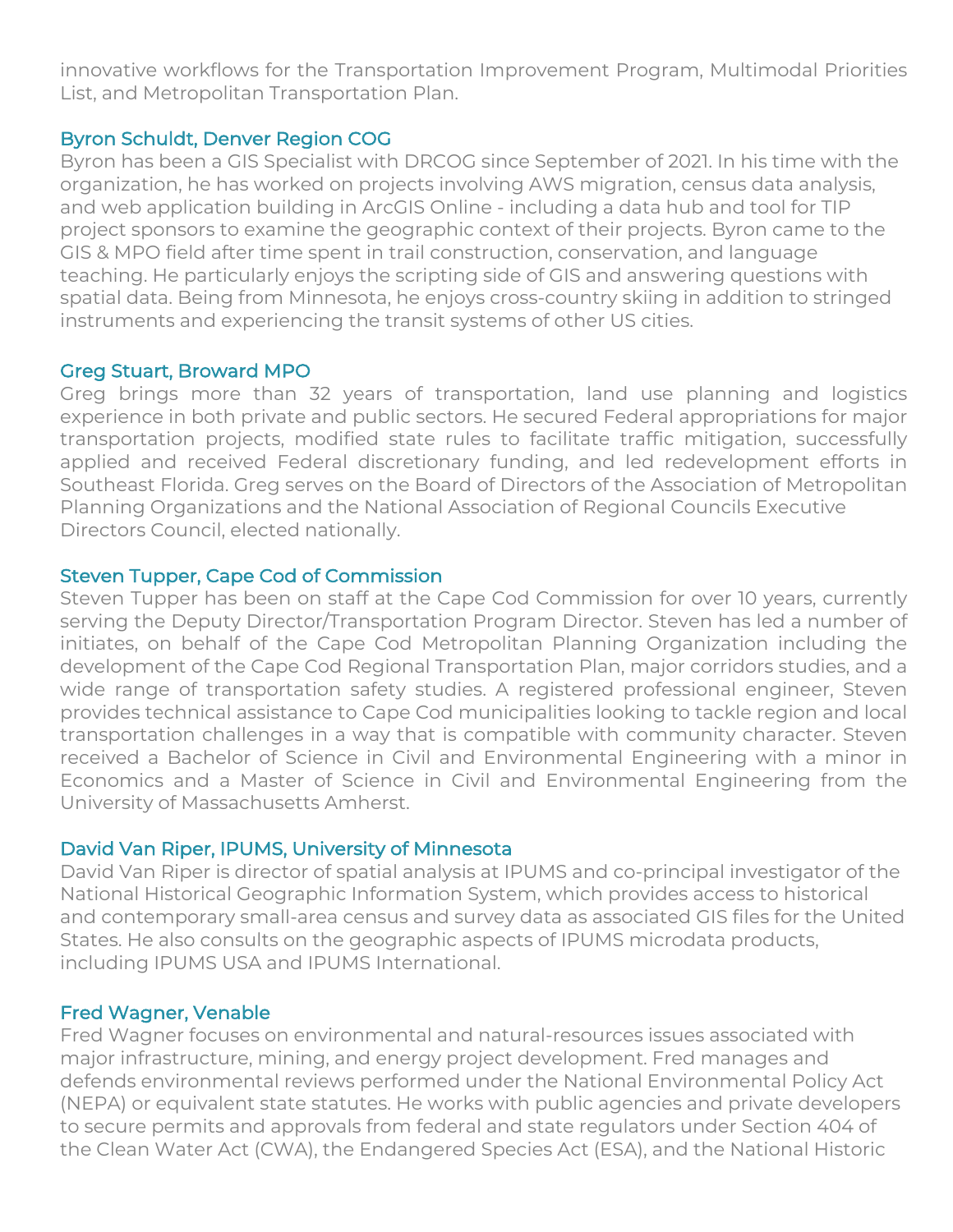Preservation Act (NHPA). Fred understands the full range of issues surrounding U.S. Department of Transportation (USDOT) surface transportation programs, including grant management, procurement, suspension and debarment, and safety regulations. During his career, Fred has handled a wide variety of environmental litigation in federal trial and appellate courts across the country, from citizen suits to government enforcement actions and Administration Procedure Act (APA) challenges.

Fred was appointed chief counsel of the U.S. Federal Highway Administration (FHWA) during the Obama administration. He managed all legal matters involving the \$40 billion Federal-Aid Highway program, including environmental and natural resources issues for highway and multimodal transportation projects. Among other high-profile projects, he oversaw the agency's defense of the following: New York's Tappan Zee Bridge, San Francisco's Presidio Parkway, Chicago's Elgin-O'Hare Expressway, Kentucky and Indiana's Ohio River Bridges, North Carolina's Bonner Bridge, Alabama's Birmingham Northern Beltline, Wisconsin's Zoo Interchange, and Washington's State Road 520 Bridge. He represented the FHWA on the government-wide Transportation Rapid Response Team, a multi-agency task force focused on improving project delivery and environmental review reforms.

Fred began his career as a trial attorney in the Environment Division of the U.S. Department of Justice. He also served as a special assistant U.S. attorney in the Misdemeanor Trial Section of the U.S. Attorney's Office for the District of Columbia. Prior to joining Venable, he spent more than 20 years in private practice at a national law firm focusing on environmental and natural resources issues.

# Jenny Wallace, Denver Regional COG

Jenny Wallace is the GIS Manager for the Denver Regional Council of Governments. She administers DRCOG's geospatial enterprise software and databases, performs data development and spatial analysis, and develops web maps alongside her team of GIS professionals. Jenny is passionate about advancing her technical proficiencies and building collaborative relationships with peers in regional transportation and urban planning.

#### Penelope Weinberger, AASHTO

Penelope Weinberger is in her 14<sup>th</sup> year at AASHTO. Her chief responsibility is the successful operation of the Census Transportation Planning Products program – and she loves it. Penelope also works with the AASHTO Committee on Data Management and Analytics. She began her second (or fifth) career in 1999, in transportation. She is a person who rides a bike, and is regularly looking for a bridge game.

#### James Weston, RPC Washoe

James Weston is a Senior Transportation Planner for RTC Washoe (Reno, NV), with an emphasis on GIS/Mapping and advanced technologies to help with traffic safety.

# Karla Windsor, North Central Texas COG

Karla Windsor, AICP, is a Senior Program Manager with the North Central Texas Council of Governments (NCTCOG), the Metropolitan Planning Organization for the DFW region. Karla joined NCTCOG in 2006 and manages the Sustainable Development Program and is responsible for areas that include: TOD, bicycle and pedestrian programs, parking, sustainable school siting, and a \$160M+ sustainable development funding program which